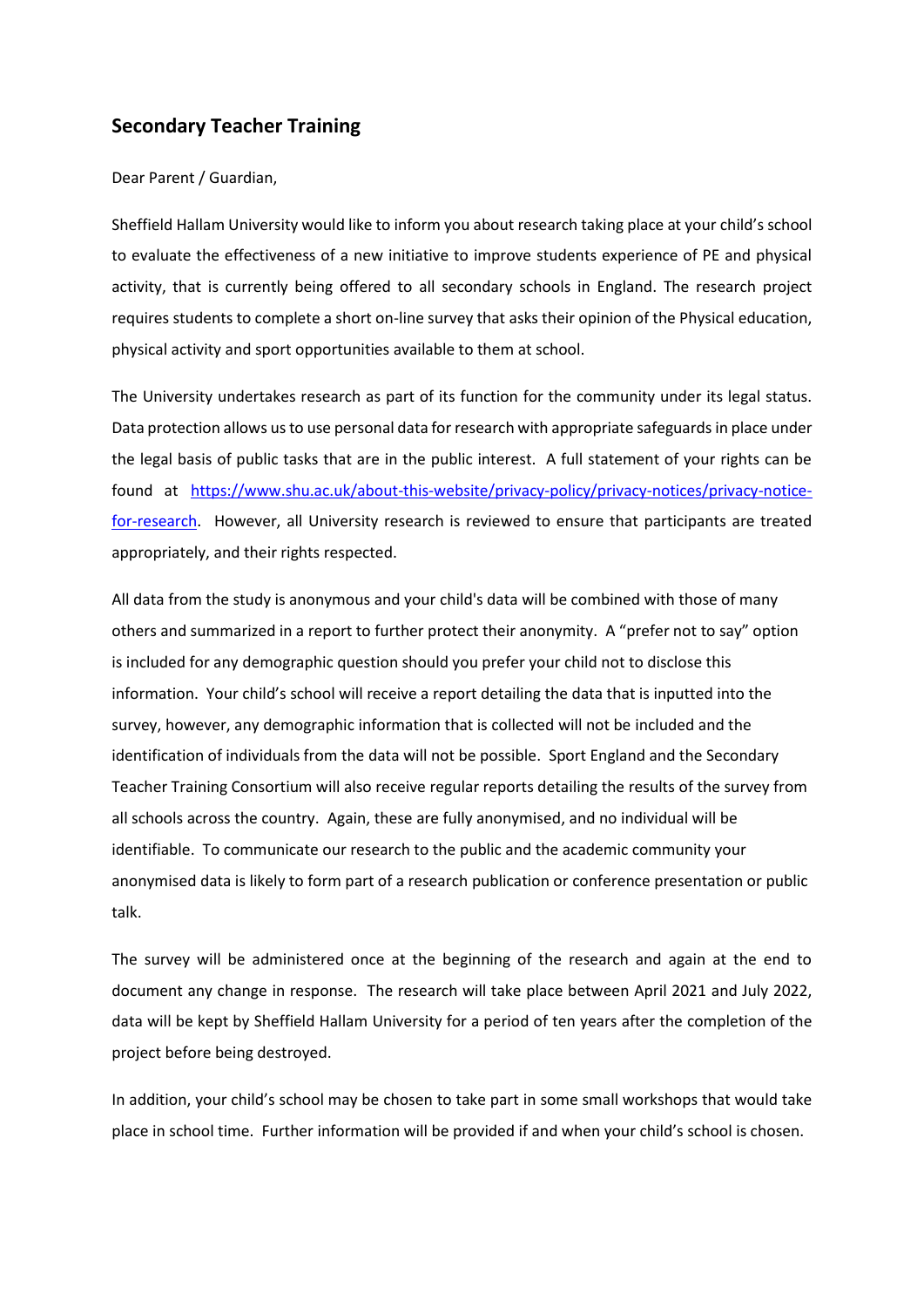If you would like your child to **not** participate in the research study, please could you let your child's school know? Your child will also be required to give their consent for us to use their response in the research, this will be done by ticking a box on the survey.

Please note that your child's non-participation in the study will not result in any negative influence of participation in comparison to your child's peers. It will mean that they will not participate in the survey and workshops should your child's school be chosen.

If you would like any further information, please see the attached **information** sheet or please get in contact with Tim Vernon (details below).

Best wishes,

Tim Vernon

Senior Research Fellow, Sheffield Hallam University

+44 (0)114 225 5761 | [t.vernon@shu.ac.uk](mailto:t.vernon@shu.ac.uk)

| <b>You should contact the Data Protection Officer</b><br>if:                                                                                                                                                                                                                                                                                    | You should contact the Head of Research<br><b>Ethics (Professor Ann Macaskill) if:</b>    |
|-------------------------------------------------------------------------------------------------------------------------------------------------------------------------------------------------------------------------------------------------------------------------------------------------------------------------------------------------|-------------------------------------------------------------------------------------------|
| you have a query about how your data<br>$\bullet$<br>is used by the University<br>you would like to report a data security<br>$\bullet$<br>breach (e.g. if you think your personal<br>data has been lost or disclosed<br>inappropriately)<br>you would like to complain about how<br>$\bullet$<br>the University has used your personal<br>data | you have concerns with how the<br>٠<br>research was undertaken or how you<br>were treated |
| DPO@shu.ac.uk                                                                                                                                                                                                                                                                                                                                   | a.macaskill@shu.ac.uk                                                                     |
| Postal address: Sheffield Hallam University, Howard Street, Sheffield S1 1WBT Telephone: 0114<br>225 5555                                                                                                                                                                                                                                       |                                                                                           |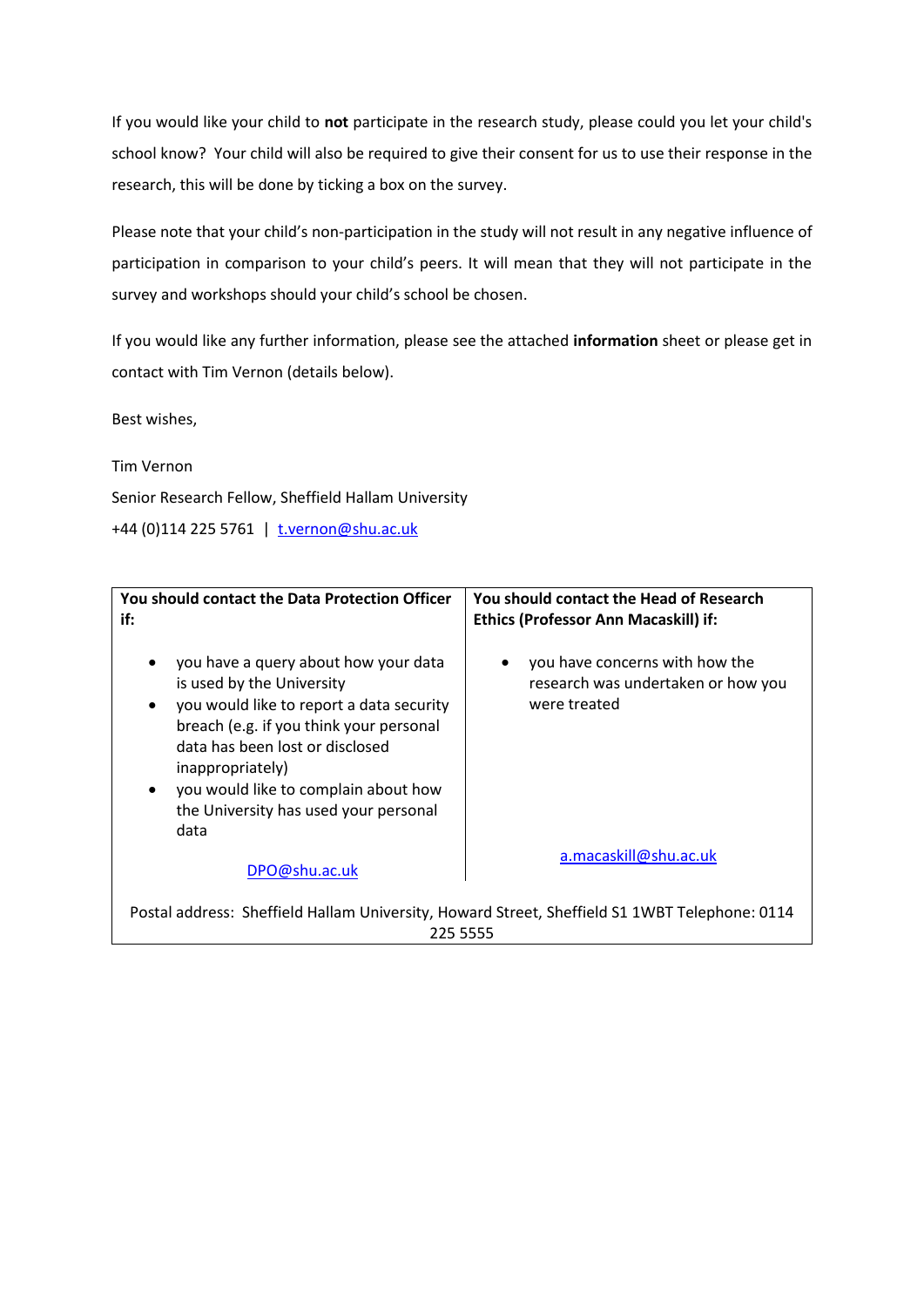# Information Sheet

*You have been invited to take part in a research study. Please read this information carefully.* 

# *Secondary Teacher Training*

# **What is research?**

Research is used to find the answer to an important question. We try to answer the question by doing a research study.

# **What is this research about?**

The research involves hearing what you think about your PE lessons, school sport and the opportunities to be active during school using a simple survey that will take about five minutes to complete.

#### **Why have you been chosen?**

We are asking all children and staff in secondary schools across England to complete this survey and tell us what they think about PE and school sport.

#### **Do you have to take part?**

No. It is up to you and your parent/carer to decide whether or not to take part.

If you **do** decide to take part:

- 1. Talk about it with your parent/carer. They will have to agree that you can take part.
- 2. Keep this information sheet.
- 3. Even if you say "yes" now, you can change your mind at any time before completing the survey and you don't have to give a reason.

# **What do you have to do**?

You will be asked to complete the online survey. Your school may send you this survey via email, text message or just by giving you a link to the website.

You will be asked a series of questions about PE and physical activity at school that we would like you to answer honestly. There are a couple of questions that will be used by us to give you a unique code so that we can compare your answers when you complete the survey again in a years' time, these answers do not allow us to identify you. You will also be asked your age, gender, ethnicity and whether or not you have a disability, these are important for us to understand the perceptions of PE and physical activity in different groups of people and do not enable us to identify you, but if you would rather not tell us, we have included a "prefer not to say" option.

# **What happens next?**

If you do **NOT** want to take part, your parent/carer must let your teacher know.